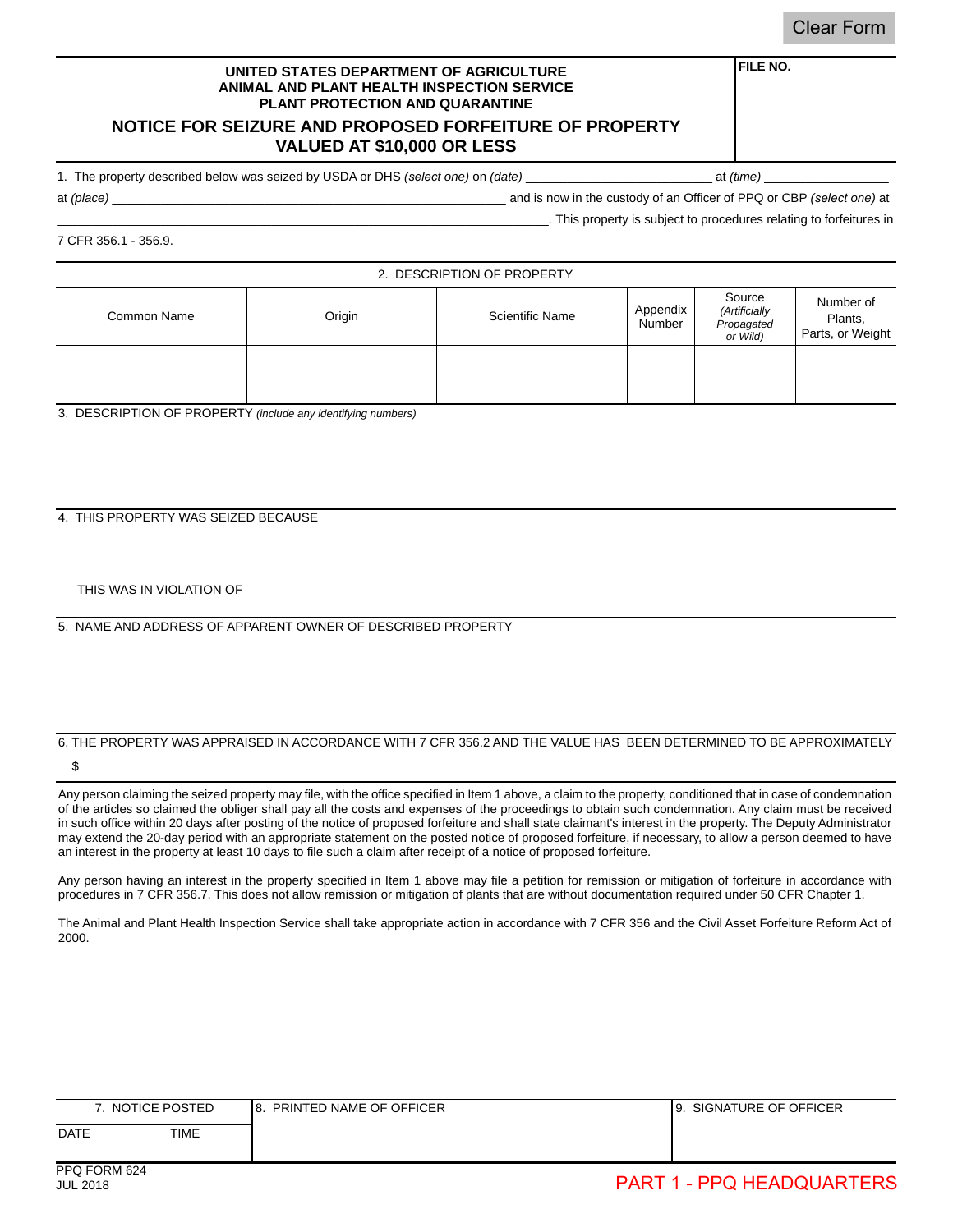## **NOTICE FOR SEIZURE AND PROPOSED FORFEITURE OF PROPERTY VALUED AT \$10,000 OR LESS**

1. The property described below was seized by USDA or DHS *(select one)* on *(date)* \_\_\_\_\_\_\_\_\_\_\_\_\_\_\_\_\_\_\_\_\_\_\_\_\_\_\_ at *(time)* \_\_\_\_\_\_\_\_\_\_\_\_\_\_\_\_\_\_

**FILE NO.**

at *(place)* and is now in the custody of an Officer of PPQ or CBP *(select one)* at

\_\_\_\_\_\_\_\_\_\_\_\_\_\_\_\_\_\_\_\_\_\_\_\_\_\_\_\_\_\_\_\_\_\_\_\_\_\_\_\_\_\_\_\_\_\_\_\_\_\_\_\_\_\_\_\_\_\_\_\_\_\_\_\_\_\_\_\_\_\_\_. This property is subject to procedures relating to forfeitures in

7 CFR 356.1 - 356.9.

2. DESCRIPTION OF PROPERTY

| Common Name | Origin | Source<br>Appendix<br>(Artificially<br><b>Scientific Name</b><br>Number<br>Propagated<br>or Wild) |  | Number of<br>Plants,<br>Parts, or Weight |  |
|-------------|--------|---------------------------------------------------------------------------------------------------|--|------------------------------------------|--|
|             |        |                                                                                                   |  |                                          |  |

3. DESCRIPTION OF PROPERTY *(include any identifying numbers)*

4. THIS PROPERTY WAS SEIZED BECAUSE

THIS WAS IN VIOLATION OF

5. NAME AND ADDRESS OF APPARENT OWNER OF DESCRIBED PROPERTY

# 6. THE PROPERTY WAS APPRAISED IN ACCORDANCE WITH 7 CFR 356.2 AND THE VALUE HAS BEEN DETERMINED TO BE APPROXIMATELY

\$

Any person claiming the seized property may file, with the office specified in Item 1 above, a claim to the property, conditioned that in case of condemnation of the articles so claimed the obliger shall pay all the costs and expenses of the proceedings to obtain such condemnation. Any claim must be received in such office within 20 days after posting of the notice of proposed forfeiture and shall state claimant's interest in the property. The Deputy Administrator may extend the 20-day period with an appropriate statement on the posted notice of proposed forfeiture, if necessary, to allow a person deemed to have an interest in the property at least 10 days to file such a claim after receipt of a notice of proposed forfeiture.

Any person having an interest in the property specified in Item 1 above may file a petition for remission or mitigation of forfeiture in accordance with procedures in 7 CFR 356.7. This does not allow remission or mitigation of plants that are without documentation required under 50 CFR Chapter 1.

| NOTICE POSTED |      | PRINTED NAME OF OFFICER<br>18. | SIGNATURE OF OFFICER<br>19. |
|---------------|------|--------------------------------|-----------------------------|
| <b>DATE</b>   | TIME |                                |                             |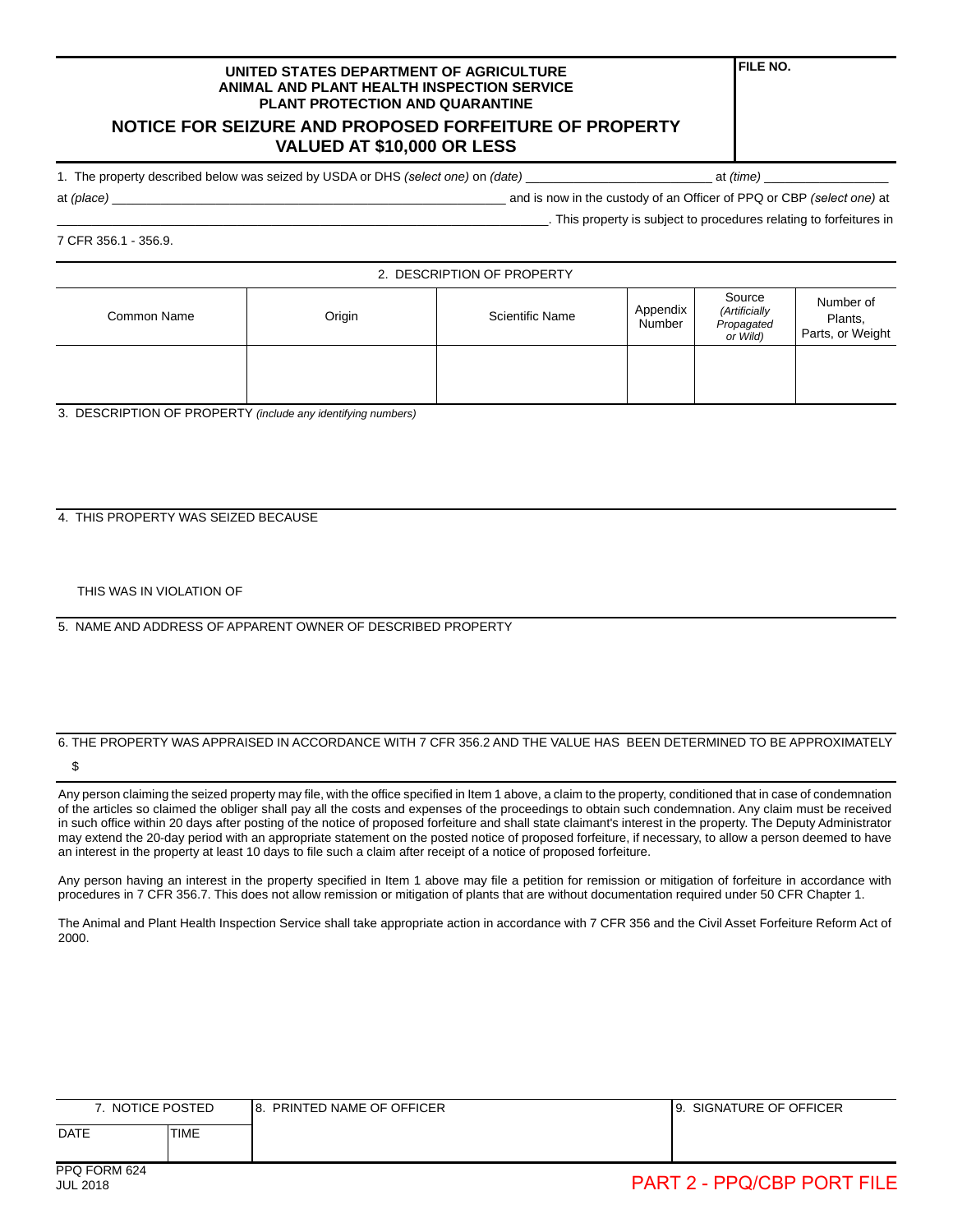## **NOTICE FOR SEIZURE AND PROPOSED FORFEITURE OF PROPERTY VALUED AT \$10,000 OR LESS**

1. The property described below was seized by USDA or DHS *(select one)* on *(date)* \_\_\_\_\_\_\_\_\_\_\_\_\_\_\_\_\_\_\_\_\_\_\_\_\_\_\_ at *(time)* \_\_\_\_\_\_\_\_\_\_\_\_\_\_\_\_\_\_

**FILE NO.**

at *(place)* and is now in the custody of an Officer of PPQ or CBP *(select one)* at

\_\_\_\_\_\_\_\_\_\_\_\_\_\_\_\_\_\_\_\_\_\_\_\_\_\_\_\_\_\_\_\_\_\_\_\_\_\_\_\_\_\_\_\_\_\_\_\_\_\_\_\_\_\_\_\_\_\_\_\_\_\_\_\_\_\_\_\_\_\_\_. This property is subject to procedures relating to forfeitures in

7 CFR 356.1 - 356.9.

2. DESCRIPTION OF PROPERTY

| Common Name | Origin | Scientific Name | Source<br>Appendix<br>(Artificially<br>Number<br>Propagated<br>or Wild) |  | Number of<br>Plants,<br>Parts, or Weight |  |
|-------------|--------|-----------------|-------------------------------------------------------------------------|--|------------------------------------------|--|
|             |        |                 |                                                                         |  |                                          |  |

3. DESCRIPTION OF PROPERTY *(include any identifying numbers)*

4. THIS PROPERTY WAS SEIZED BECAUSE

THIS WAS IN VIOLATION OF

5. NAME AND ADDRESS OF APPARENT OWNER OF DESCRIBED PROPERTY

# 6. THE PROPERTY WAS APPRAISED IN ACCORDANCE WITH 7 CFR 356.2 AND THE VALUE HAS BEEN DETERMINED TO BE APPROXIMATELY

\$

Any person claiming the seized property may file, with the office specified in Item 1 above, a claim to the property, conditioned that in case of condemnation of the articles so claimed the obliger shall pay all the costs and expenses of the proceedings to obtain such condemnation. Any claim must be received in such office within 20 days after posting of the notice of proposed forfeiture and shall state claimant's interest in the property. The Deputy Administrator may extend the 20-day period with an appropriate statement on the posted notice of proposed forfeiture, if necessary, to allow a person deemed to have an interest in the property at least 10 days to file such a claim after receipt of a notice of proposed forfeiture.

Any person having an interest in the property specified in Item 1 above may file a petition for remission or mitigation of forfeiture in accordance with procedures in 7 CFR 356.7. This does not allow remission or mitigation of plants that are without documentation required under 50 CFR Chapter 1.

| NOTICE POSTED |      | PRINTED NAME OF OFFICER<br>۱8 | SIGNATURE OF OFFICER<br>9. |
|---------------|------|-------------------------------|----------------------------|
| <b>DATE</b>   | TIME |                               |                            |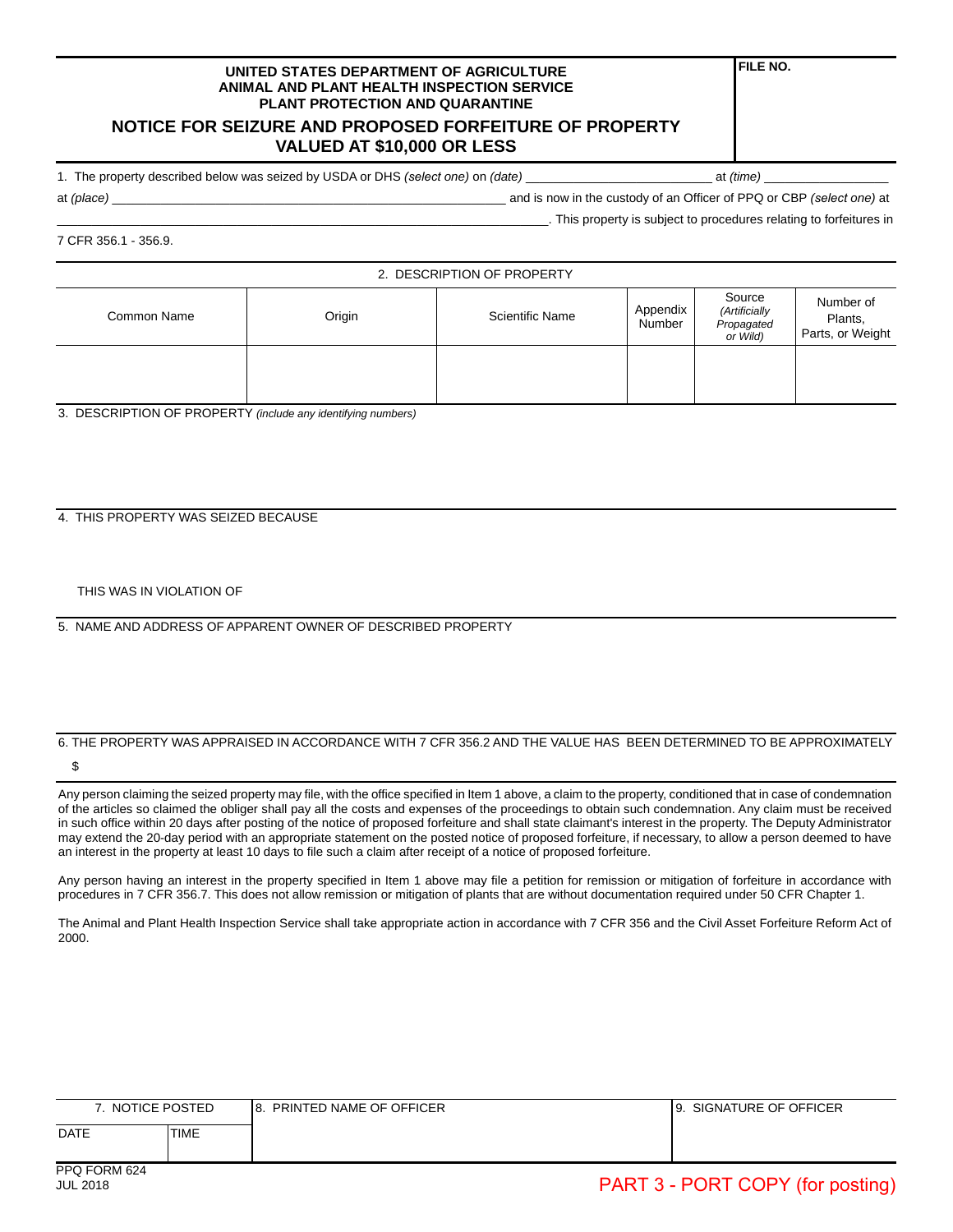## **NOTICE FOR SEIZURE AND PROPOSED FORFEITURE OF PROPERTY VALUED AT \$10,000 OR LESS**

1. The property described below was seized by USDA or DHS *(select one)* on *(date)* \_\_\_\_\_\_\_\_\_\_\_\_\_\_\_\_\_\_\_\_\_\_\_\_\_\_\_ at *(time)* \_\_\_\_\_\_\_\_\_\_\_\_\_\_\_\_\_\_

**FILE NO.**

at *(place)* and is now in the custody of an Officer of PPQ or CBP *(select one)* at

\_\_\_\_\_\_\_\_\_\_\_\_\_\_\_\_\_\_\_\_\_\_\_\_\_\_\_\_\_\_\_\_\_\_\_\_\_\_\_\_\_\_\_\_\_\_\_\_\_\_\_\_\_\_\_\_\_\_\_\_\_\_\_\_\_\_\_\_\_\_\_. This property is subject to procedures relating to forfeitures in

7 CFR 356.1 - 356.9.

2. DESCRIPTION OF PROPERTY

| Common Name | Origin | <b>Scientific Name</b> | Source<br>Appendix<br>(Artificially<br>Number<br>Propagated<br>or Wild) |  | Number of<br>Plants,<br>Parts, or Weight |  |
|-------------|--------|------------------------|-------------------------------------------------------------------------|--|------------------------------------------|--|
|             |        |                        |                                                                         |  |                                          |  |

3. DESCRIPTION OF PROPERTY *(include any identifying numbers)*

4. THIS PROPERTY WAS SEIZED BECAUSE

THIS WAS IN VIOLATION OF

5. NAME AND ADDRESS OF APPARENT OWNER OF DESCRIBED PROPERTY

## 6. THE PROPERTY WAS APPRAISED IN ACCORDANCE WITH 7 CFR 356.2 AND THE VALUE HAS BEEN DETERMINED TO BE APPROXIMATELY

\$

Any person claiming the seized property may file, with the office specified in Item 1 above, a claim to the property, conditioned that in case of condemnation of the articles so claimed the obliger shall pay all the costs and expenses of the proceedings to obtain such condemnation. Any claim must be received in such office within 20 days after posting of the notice of proposed forfeiture and shall state claimant's interest in the property. The Deputy Administrator may extend the 20-day period with an appropriate statement on the posted notice of proposed forfeiture, if necessary, to allow a person deemed to have an interest in the property at least 10 days to file such a claim after receipt of a notice of proposed forfeiture.

Any person having an interest in the property specified in Item 1 above may file a petition for remission or mitigation of forfeiture in accordance with procedures in 7 CFR 356.7. This does not allow remission or mitigation of plants that are without documentation required under 50 CFR Chapter 1.

| NOTICE POSTED |             | PRINTED NAME OF OFFICER<br><b>8.</b> | SIGNATURE OF OFFICER<br>19. |
|---------------|-------------|--------------------------------------|-----------------------------|
| <b>DATE</b>   | <b>TIME</b> |                                      |                             |